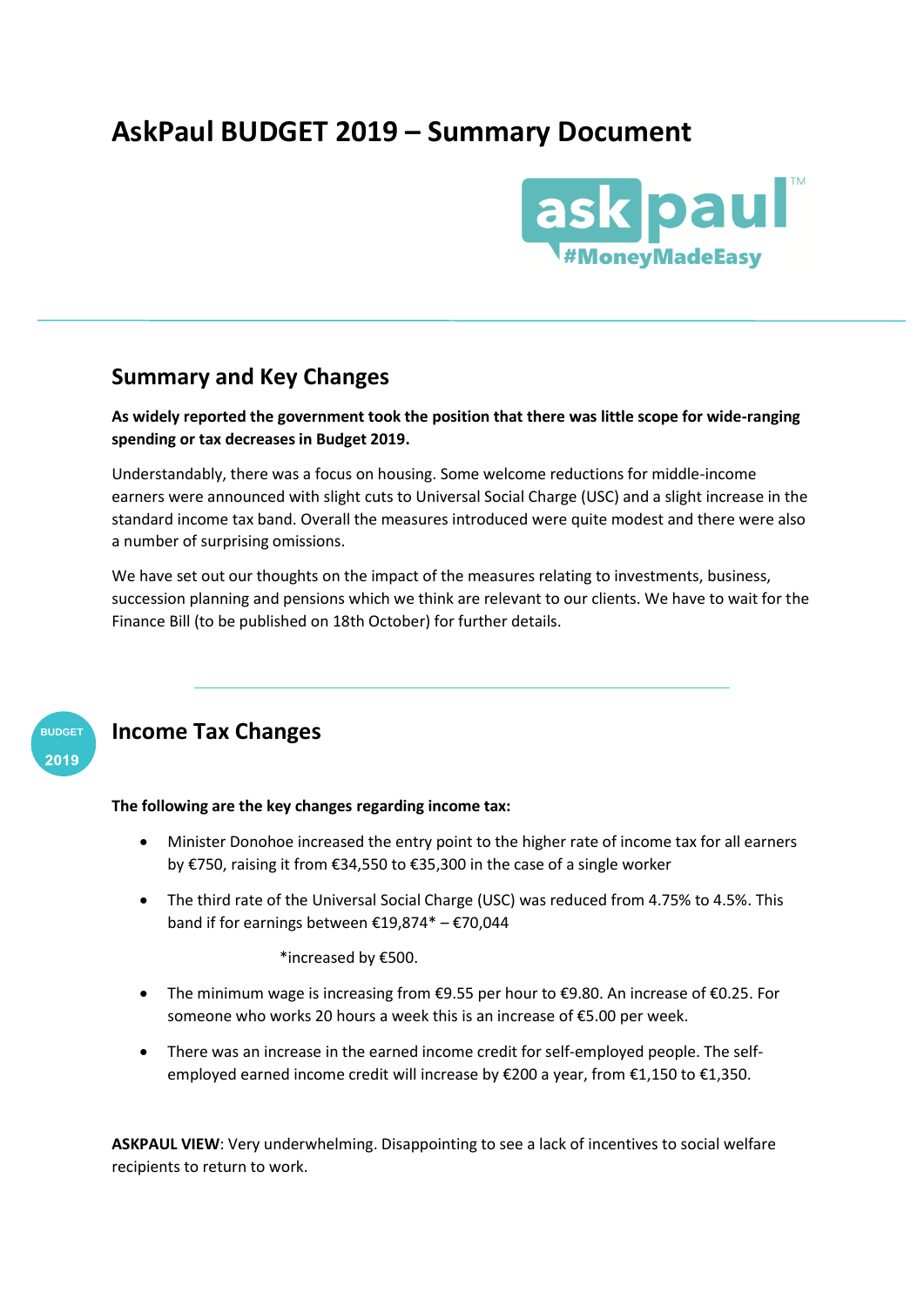

### **Social Welfare**

#### **There were a few increased for recipients of Social Welfare.**

- ALL WEEKLY SOCIAL welfare payments are set to increase by  $E$ 5, Finance and Public Expenditure Minister Paschal Donohoe has announced. The increase will come into effect next March and will impact people in receipt of payments such as the Jobseeker's Allowance, Disability Allowance, Carer's Allowance and the State Pension.
- The Christmas bonus will also be restored to a double payment for the first time in a decade. Social welfare recipients used to receive a Christmas bonus of a full week's extra payment in December, but the bonus was axed in 2009 following the economic crash. The Christmas bonus was restored in 2014 and increased to 85% of a welfare recipient's

```
weekly payment in 2018
```
• The finance minister announced that a new parental leave scheme will be introduced in November.

The scheme allows for two extra weeks' leave to every parent of a child in their first year. The minister said that it is planned to increase this to seven extra weeks over time.

- A new set of measures outlined today aim to improve living standards, the minister said. In addition to these measures, the Fuel Allowance scheme will be extended by one week while the annual home carer credit is being increased by €300, from €1,200 to €1,500. There will be a  $\epsilon$ 2.20 per week rise of the qualified child allowance for under 12s and a  $\epsilon$ 5.20 increase for over 12's.
- There will also be a €25 increase in the back-to-school allowance.

**ASKPAUL VIEW**: Again, nothing earth shattering here. The reliefs on income tax actually result in smaller overall benefits to those earning that it does to those in receipt of social welfare.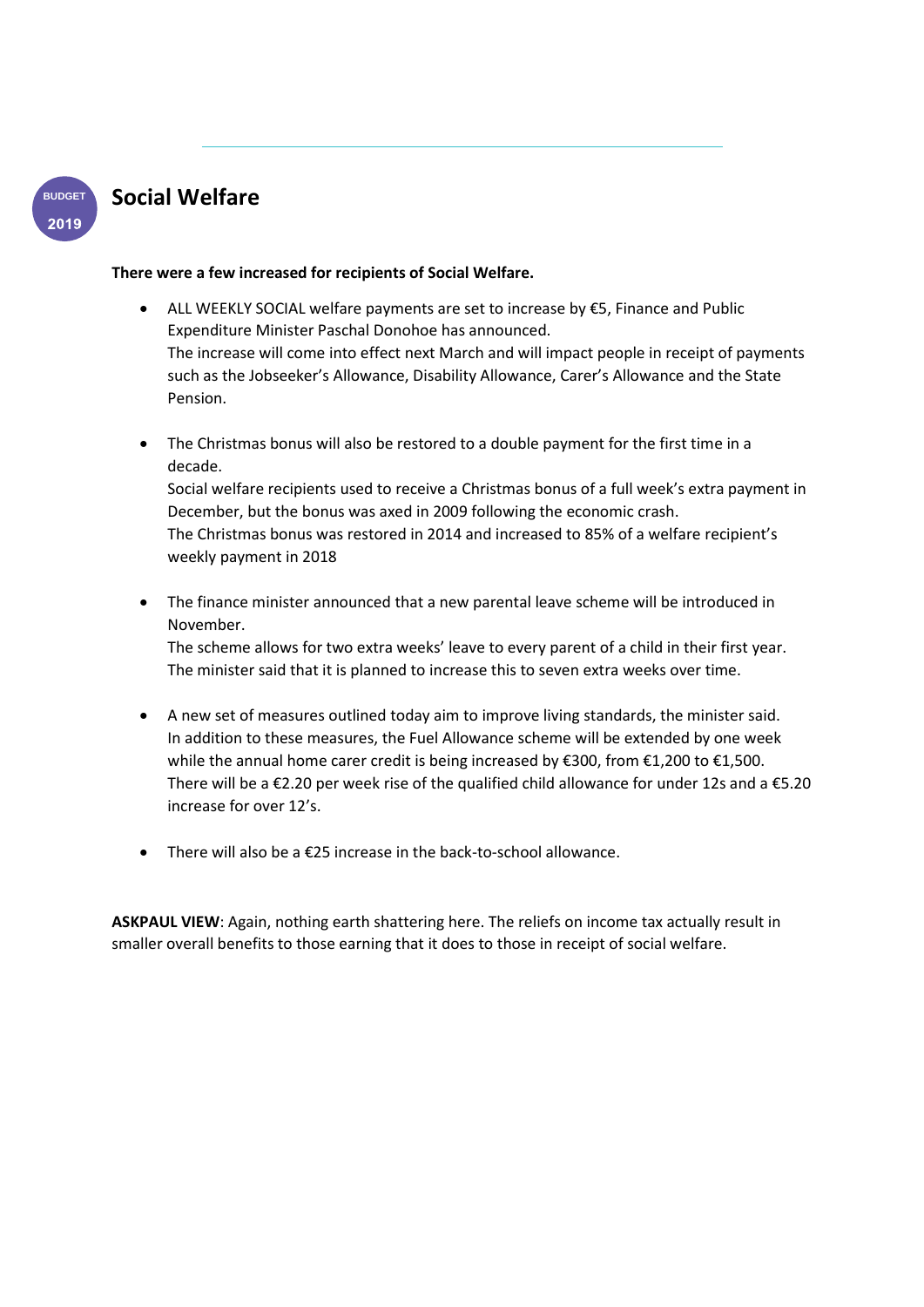

## **Succession Planning Changes**

#### **There have been some minor changes in relation to succession planning changes:**

The CAT Threshold which applies to benefits taken by children from parent has been increased by €10,000 to €320,000 with effect from 10th October 2018. There is no change in the other Thresholds or in the CAT rate of 33%. The Maximum Inheritance Tax saving from the increase is €3,333.

**ASKPAUL VIEW**: Good to see a movement in the right direction. However perhaps a missed opportunity and no where near close to where the figures used to be. e.g in 2005, the children's threshold was set at €542,544.



### **Pension Changes**

- The maximum rate of State Pension Contributory will increase by €5pw from €243.30 pw to €248.30 pw from March 2019, or €12,912 pa.
- The Christmas Bonus for the State Pension will increase to 100% in December 2018, from its previous 85% level. In June 2018 the Revenue confirmed that the State Pension Christmas Bonus could, once received, be counted as income for the purposes of the €12,700 specified income test to avoid having to invest €63,500 of retirement funds in an AMRF or annuity or to unlock an AMRF already held.
- Because no change was announced in the AMRF amount or specified income test of €12,700, the Budget changes in relation to the State Pension will impact on retirees with retirement benefits as follows:

**Already in receipt of the State**  Their AMRF will automatically convert to an ARF when they get **Pension (Contributory) at the maximum rate of €243.30 pw and holding an AMRF** their 100% State Pension Christmas bonus in early December 2018.

**Holding an AMRF but under the State Pension Age.**

No immediate change. Their AMRF will automatically convert to an ARF when they start to receive the State Pension (including the Christmas bonus) of at least €239.60 pw.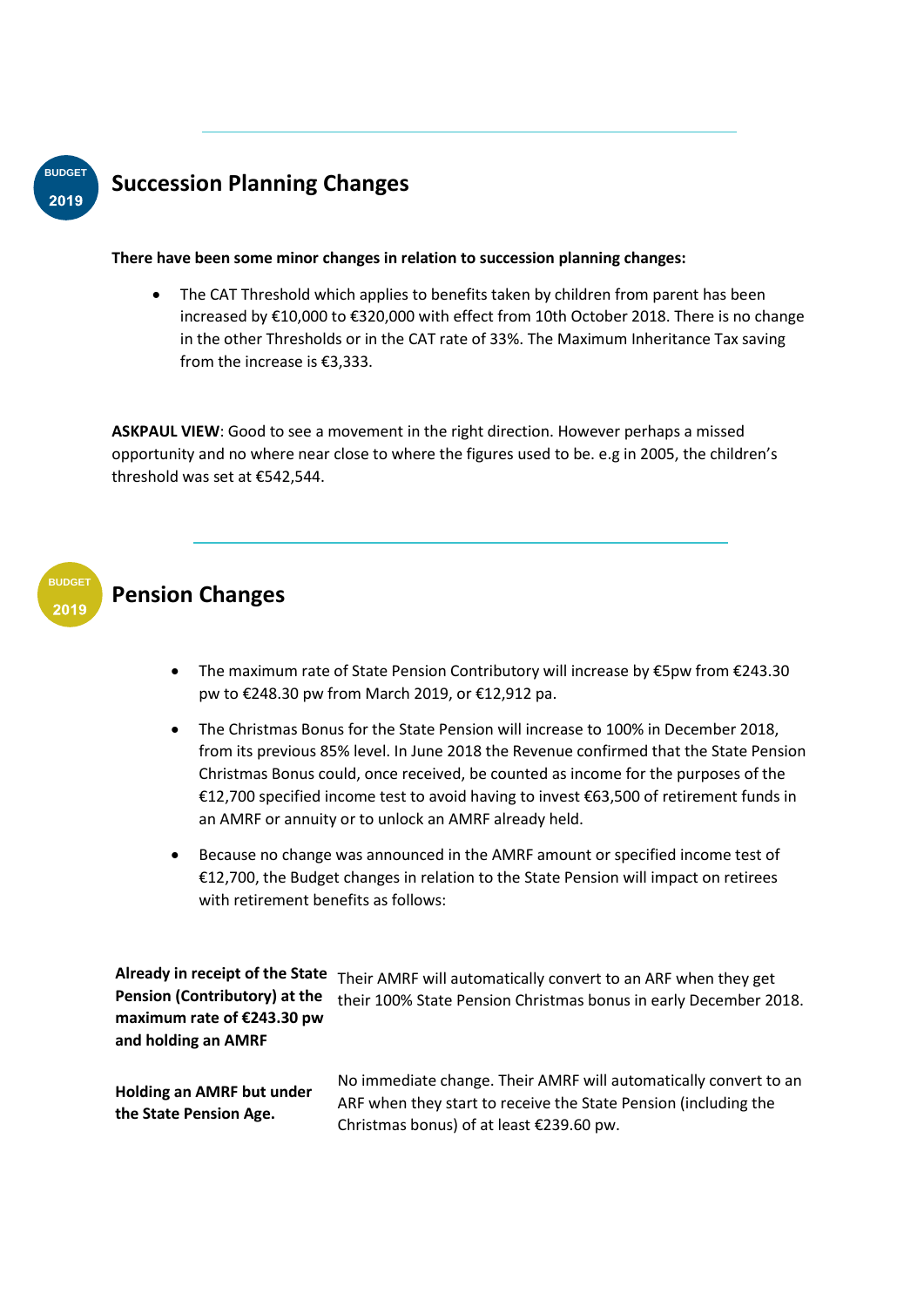**A new retiree under the State**  No immediate change. They must still invest €63,500 in an AMRF or annuity at the point of taking their DC benefits, if not then in receipt of pension income of at least €12,700 pa. However, their AMRF will automatically convert to an ARF when they start to receive the State Pension (including the Christmas bonus) of at least €239.60 pw.

**ASKPAUL VIEW**: Continually increasing the State pension is not the solution to achieving sufficient replacement income in retirement. However, maintaining tax reliefs at their current rate is a relief. The government have committed to increasing private pension through an auto-enrolment scheme with effect from 2021. The additional of the Christmas Bonus and the AMRF requirement staying at €12,700, means more pension holders will now have access to pension money which was previously inaccessible.



**Pension Age**

### **Investment Taxation Changes**

#### **The following are the key changes regarding investment and savings tax:**

- With regards to Savings and Investment, although there was no specific mention in today's budget, the phased reduction in DIRT, introduced in 2016, will reduce to 33% by 2020 in 2% p.a. increments. At that stage it will be in line with the current rate of Capital Gains Tax.
- This means that the rate of DIRT will reduce by 2% to 35% for 2019.
- The rate of Exit Tax on Life Assurance Policies and Investment Funds was unchanged and remains at 41%.
- The Insurance Levy on Protection policies and investment/savings policies was not reduced or removed and remains unchanged at 1%.
- Incentive for Buy to Let Investors in the form of 100% mortgage interest relief on loans used to purchase rental properties.

**ASKPAUL VIEW**: I would have like to have seen more harmonization between Capital Gains, Exit Tax and DIRT. Currently investors are being punished for receiving higher returns.